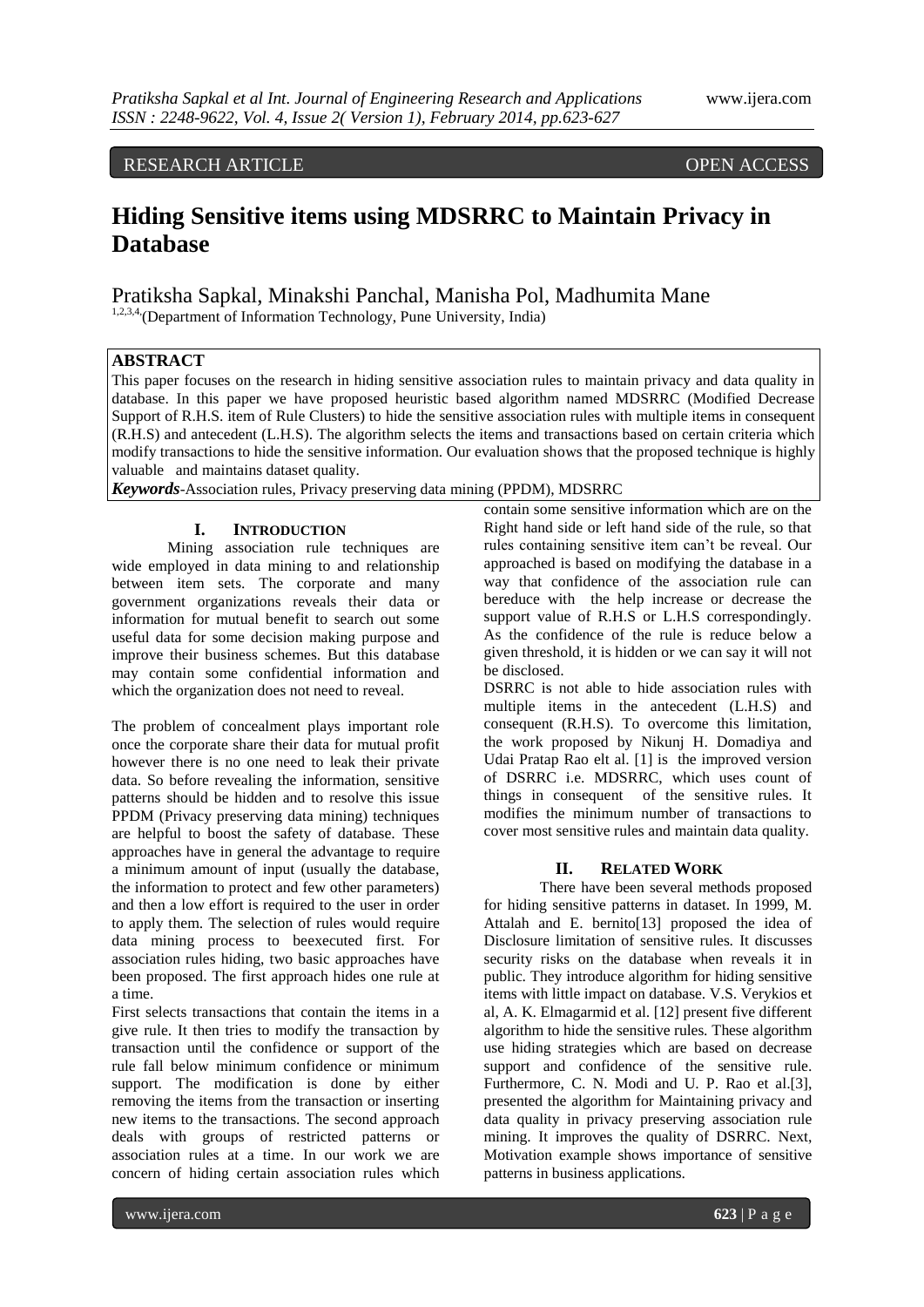Let an Mobile store purchase mobiles from two companies X and Y. Now X applies data mining techniques and mines association rules applied to related to B"s product. X found that most of the customers who buy mobile of Y also buy camera. Now X offers some discount on camera if customer purchases X"s mobile. As a result the business of Y goes down. Therefore discharging the database with sensitive information cause the problem. This scheme provides the order on sensitive rules hiding in the database.

The proposed algorithm customizes least possible number of transactions to hide supreme sensitive rules and preserving data quality.

#### **III. PROBLEM STATEMENT**

Association rule activity problem is defined as: converting the original database into sanitized database so that data mining techniques will not be ready to mine sensitive rules from the database while all non sensitive rules remain visible. Given transactional database D,Minimum confidence, Minimum support, and generated set of association rules R from D, a subset SR of R as sensitive rules, which database owner want to hide. Problem is to and the sanitized database D' such that when mining technique is applied on the D', all sensitive rules in set SR will be hidden while all non sensitive rules can be mined. The aim of association rule hiding is to satisfy the following conditions:

- Database must not disclose any sensitive rules.
- Sanitized database must facilitate mining of all non-sensitive rules.
- It must not generate any new rules which are not present in the database.

The Proposed algorithm named MDSRRC hides sensitive association rules with fewer modifications on database to maintain data quality and to reduce the side effect of database. In this paper we have apply the MDSRRC algorithm for the Gojee transaction dataset

#### **IV. METHODOLOGY**

The proposed methodology is categorized into five major modules viz; Binarization, Apriori, Sensitive rules generation, Rule Hiding and sanitized database creation.

The Fig1 shows general architecture of the proposed method.

• Binarization

 We have integrated a pre-binarization step in order to enhance the input dataset quality. Let put 1 to the

items present in the transaction and 0 for the items in the transaction.

Applying Apriori

 This algorithm starts with mining the association rule from the original dataset using association rule mining algorithm. Apriori is an influential algorithm for generating association rules. Let  $I = \{i_1 \ i_n\}$  be distinct literals called items. Given a database  $D = \{T_1, ..., T_m\}$ is a set of transaction where each transaction T is a set of items as  $T\subset I(1\leq i\leq m)$ . The association rule is define as  $X \rightarrow Y$ , where  $Y \subset I$ ,  $X \subset I$ and  $Y \cap X = \emptyset$ . X is called rule's antecedent(L.H.S) and Y is called rule"s consequent (R.H.S).Association rules generation is usually split up into two separate steps.

- 1. Minimum support is applied to find frequentitems sets in a dataset. The support of rule  $X \rightarrow Y$  is calculated using the following formula: Support( $X \rightarrow Y$ ) = $|X \cup Y|/|D|$ , where  $|D|$ define the total number of the transactions in the database D and  $|X \cup Y|$  is the number of transactions which support item set XY. A rule  $X \rightarrow Y$  is mined from database if support  $(X \rightarrow Y) \geq MST$  (minimum support threshold).
- 2. Secondly, comparing those frequent item sets with the minimum confidence constraints to form mining association rules. The confidence of rule iscalculated using following formula: Confidence  $(X \rightarrow Y) = |X \cup Y| / |X|$ , where  $|X|$  is number of transactions which supportitem set X. A rule  $X \rightarrow Y$  is mined from database if confidence(X→Y)≥MCT.
- 3. While the second step is straight forward, the first step needs more attention. Finding all frequent item sets in a database is difficult since it involves finding all item sets. The standard definition of association rule is given in [4].
	- Sensitive Rule Generation :

The user specifies some rules as sensitivity as sensitive rules (SR) from the rules generated by the association rule mining algorithm. Then algorithm counts occurrences of each item in R.H.S of sensitive rules (SR) from the rules generated by the association rule mining algorithm. The algorithm counts occurrence of each item in R.H.S of sensitivity rules. The algorithm finds Is=  $(is_0, is_1, ..., is_k)$  k<\_n, by arranging those items in  $k\leq n$ , by arranging those items in decreasing order of their counts. After that sensitivity of each item is calculated. Occurrence of each item in R.H.S of sensitivity rules. The algorithm finds  $Is = (is_0, is_1, \ldots, is_k)k < n$ , by arranging those items in decreasing order of their counts. After that sensitivity of each item is calculated. Then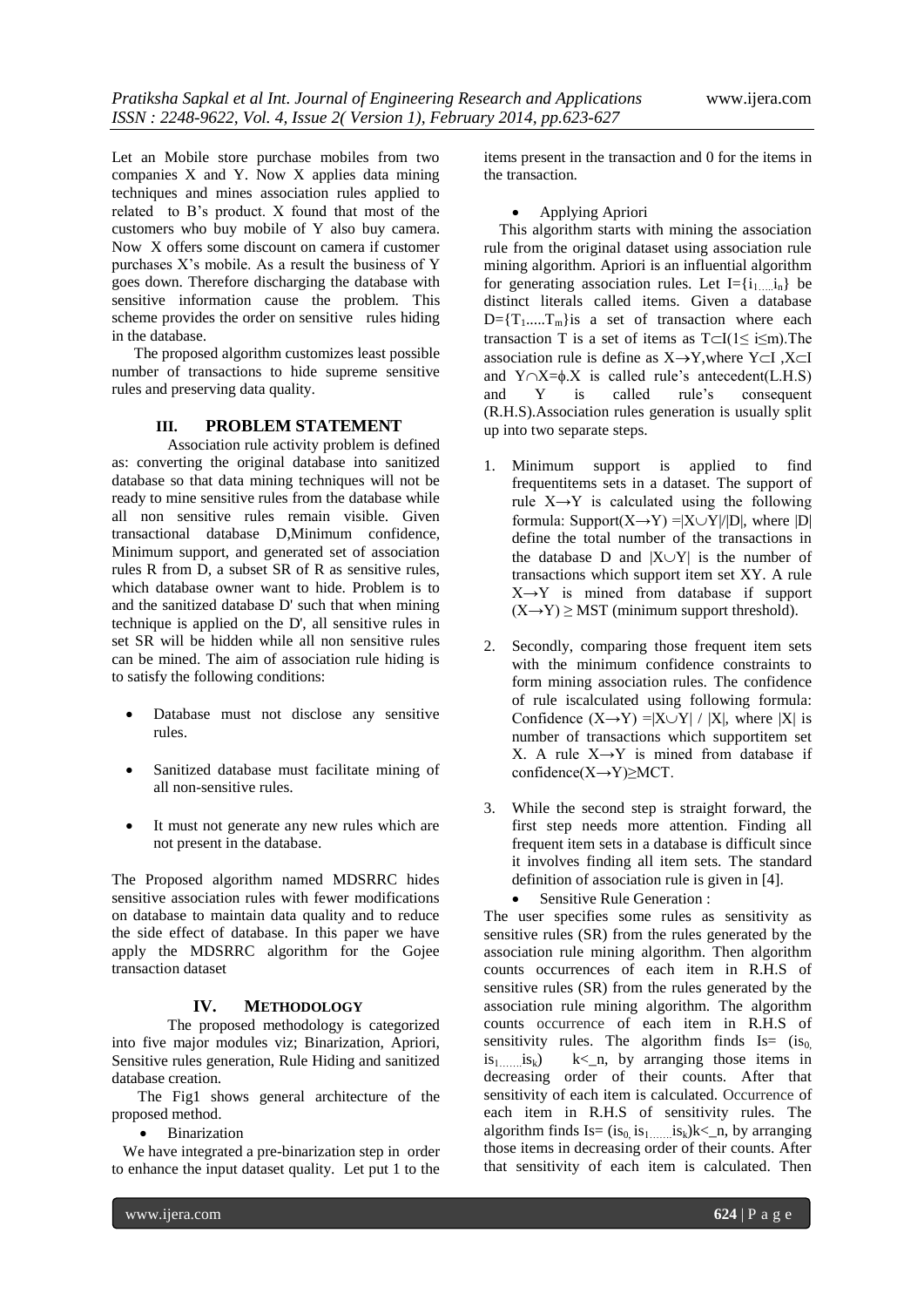transactions which support is 0 are sorted in descending order of their sensitivities.

The algorithm counts occurrence of each item in R.H.S of sensitivity rules. The algorithm finds Is=  $(is_0, is_1, \ldots, is_k)$  k<\_n, by arranging those items in decreasing order of their counts. After that sensitivity of each item is calculated. Occurrence of each item in R.H.S of sensitivity rules. The algorithm finds  $Is = (is_0, is_1, is_k)$ k< n, by arranging those items in decreasing order of their counts. After that sensitivity of each item is calculated. Then transactions which support is 0 are sorted in descending order of their sensitivities.

• Rule Hiding

 This paper uses heuristic based approaches for hiding the sensitive rule. The data distortion mechanism changes the item value by a new value in dataset. It alters '0' to '1' or '1' to '0' for selected items in selected transactions to decrease the confidence, by decreasing or increasing support of items in sensitive rules. Sensitivity of Item is the number of sensitivity rules which contain this item. The sensitivity of transactions is the total of sensitivities of all sensitive items which are presented in this transaction.

 The Rule hiding process starts by selecting first transaction form the sorted transaction with higher sensitivity; delete item is<sub>0</sub> from that transaction. Then update support and confidence of all sensitive rules and if any rules have support and confidence below MST and MCT respectively then delete it from SR. Finally update sensitivity of each item, transaction and Is. Again select transaction with higher sensitivity and delete is0 from it. This process continues until all sensitive rules are hidden.

Sanitized Database Generation

The modified transactions are updated in the original database and new database is generated which is called sanitized database D', which preserves the privacy of sensitive information and maintains database quality.



#### **V. Example**

To understand MDSRRC following example is illustrated In Table I transactional database D is shown. With 3 as MST and 40% as MCT, The possible generated association rules by Apriori algorithm<sup>[4]</sup> are:FishCrab->Salad,FishSalad->Crab,Crab->FishS alad,Salad->FishCrab,Fish->crab,Fish->Salad,Crab  $\rightarrow$ Fish,Salad $\rightarrow$ Fish,CrabSalad $\rightarrow$ Fish.Let the Database Owner Specify  $Crab \rightarrow FishSalad,Salad \rightarrow FishCrab$  as sensitive rules. The sensitivity of Crab=2, Salad=2, Fish=2.

 Transaction with itssensitivity is shown in Table II. Now algorithm findsfrequency of each item presents in R.H.S of sensitive rules.Here frequency of Crab=1,Salad=1,Fish=2 IS={Fish,Salad,Crab}. In this example item 'Fish' is selected as is $<sub>0</sub>$ . Then it</sub> sorts the transactions which supports is<sub>0</sub> in descending order of their sensitivity. Then Select transaction with highest sensitivity and delete is0 item from that transaction. Update confidenceand support of all the sensitive rules. Table III show modified database D1after first deletion of item from first transaction. Now update sensitivity of each item. Updated count of eachitem for IS .Sort transactions which support is<sub>0</sub>and delete the is<sub>0</sub> from transaction with highest sensitivity, then delete the is0 from transaction with highest sensitivity. Now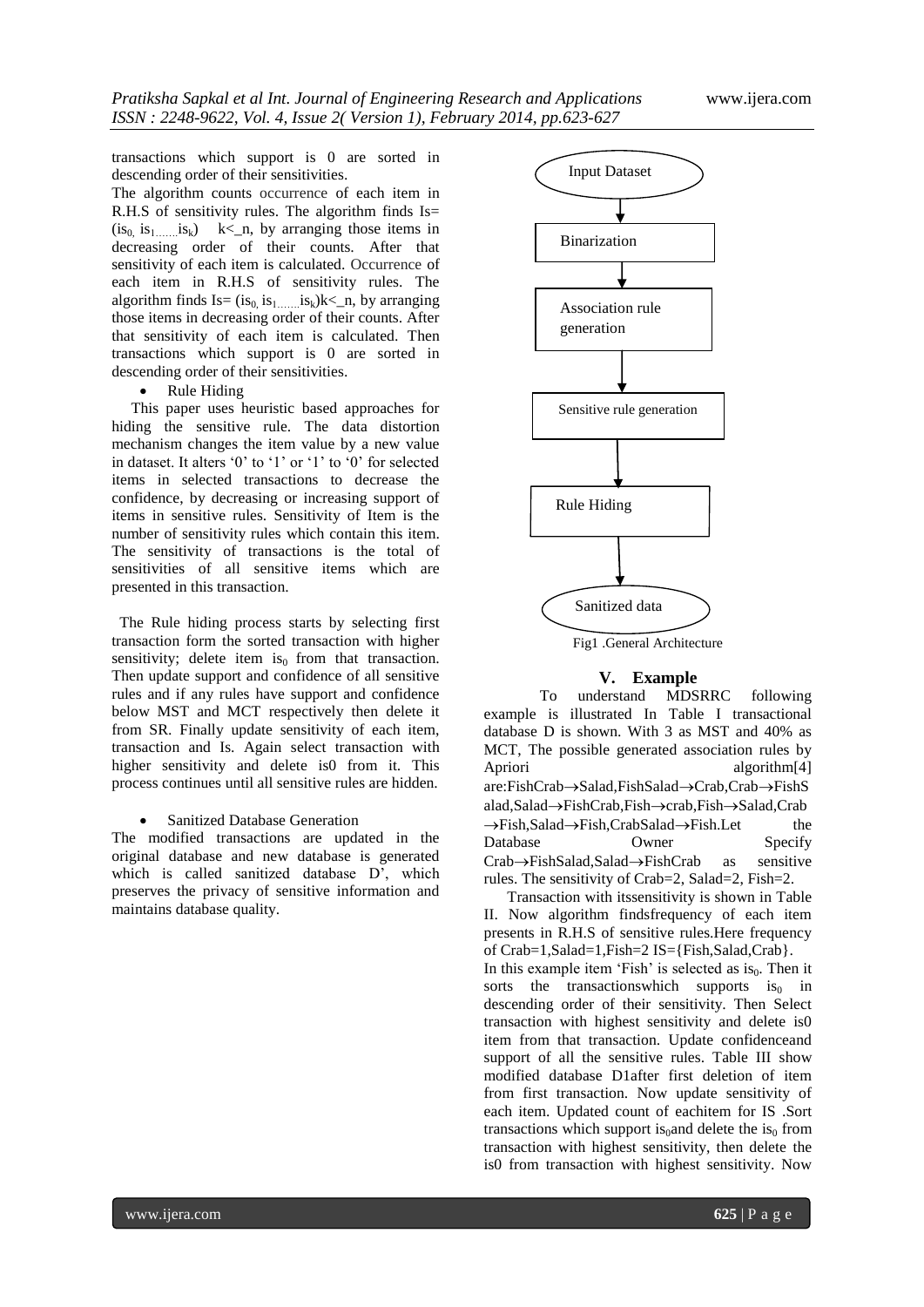all sensitiverules are hidden. Final sanitize database is shown in table III.

#### Table I. Transaction Database

| <b>TID</b>    | <b>Items</b>                 | Binary matrix of |
|---------------|------------------------------|------------------|
|               |                              | <b>Items</b>     |
| <b>TRN001</b> | Tofutti, fish, steak         | 1110000000       |
| <b>TRN002</b> | Steak, beef                  | 0011000000       |
| <b>TRN003</b> | Fish.steak                   | 0110000000       |
| <b>TRN004</b> | Fish, monkfish, potato       | 0100110000       |
| <b>TRN005</b> | Fish, steak, halibut         | 0110001000       |
| <b>TRN006</b> | Fish, crab, salad            | 0100000110       |
| <b>TRN007</b> | Fish, potato, crab           | 0100010100       |
| <b>TRN008</b> | Fish, salad                  | 0100000010       |
| <b>TRN009</b> | Fish, potato, crab, salad    | 0100010110       |
| <b>TRN010</b> | Tofutti, fish, crab          | 1100000100       |
| <b>TRN011</b> | Tofutti, steak, salad, shell | 1010000011       |
| <b>TRN012</b> | Tofutti, fish, crab, salad   | 1100000110       |
| <b>TRN013</b> | Tofutti, steak, beef, potato | 1011010000       |

|  |  | Table II. Transaction with Sensitivity |
|--|--|----------------------------------------|
|  |  |                                        |

| <b>TID</b>    | <b>Sensitivity</b> |
|---------------|--------------------|
| <b>TRN001</b> | 2                  |
| <b>TRN002</b> | $\Omega$           |
| <b>TRN003</b> | $\overline{c}$     |
| <b>TRN004</b> | 2                  |
| <b>TRN005</b> | $\overline{c}$     |
| <b>TRN006</b> | 6                  |
| <b>TRN007</b> | 4                  |
| <b>TRN008</b> | 4                  |
| <b>TRN009</b> | 6                  |
| <b>TRN010</b> | 4                  |
| <b>TRN011</b> | $\overline{c}$     |
| <b>TRN012</b> | 6                  |
| <b>TRN013</b> |                    |

Table III.Sanitized Database D"

| TID           | <b>Items</b>                 |
|---------------|------------------------------|
| <b>TRN001</b> | Tofutti, steak               |
| <b>TRN002</b> | Steak, beef                  |
|               |                              |
| <b>TRN003</b> | Fish, steak                  |
| <b>TRN004</b> | Fish, monkfish, potato       |
| <b>TRN005</b> | Fish, steak, halibut         |
| <b>TRN006</b> | Fish, crab, salad            |
| <b>TRN007</b> | Fish, potato, crab           |
| <b>TRN008</b> | Fish, salad                  |
| <b>TRN009</b> | Fish, potato, crab, salad    |
| <b>TRN010</b> | Tofutti, fish, crab          |
| <b>TRN011</b> | Tofutti, steak, salad, shell |
| <b>TRN012</b> | Tofutti, fish, crab, salad   |
| <b>TRN013</b> | Tofutti, steak, beef, potato |

## **VI. EXPERIMENTAL RESULT AND ANALYSIS OF PROPOSED ALGORITHM**

We compare MDSRRC algorithm with DSRRC algorithm. These algorithms are used to hide the Sensitive rules on database. After applying bothAlgorithms on sample database we have done

evaluation by considering the performance parameters which are given in [12] viz.

- (a) HF (hiding failure): It is the percentage of the sensitive data that remain exposed in the sanitized dataset.
- (b) MC (misses cost): It is the percentage of the non-sensitive data that are hidden as a sideeffect of the sanitization process.
- (c) AP (artificial patterns): It is the percentage of the discovered patterns that are artifacts.
- (d) DISS (dissimilarity): It is the difference between the original and the sanitized datasets.
- (e) SEF (side effect factor): It is the amount of non-sensitive association rules that are removed as an effect of the sanitization process.

 Experimental results show that MDSRRC increase efficiency and reduce modification of transactions in database. Performance comparison of MDSRRC with algorithm DSRRC is given in Table VI.

| Parameter  | <b>DSRRC</b> | <b>MDSRRC</b> |
|------------|--------------|---------------|
| MC         | 36%          | 26.66%        |
| DISS(D,D') | 6.4%         | 5.4%          |
| HF         | $0\%$        | $0\%$         |
| <b>SEF</b> | 36.5%        | 26.66%        |
| AP         | 0%           | 0%            |

Table VI. Performance result



Fig. 2. Performance Comparison between DSRRC, MDSRRC

#### **VI.CONCLUSION**

The purpose of the Association rule hiding techniques for privacy preserving data mining is to hide certain crucial information so they cannot discovered through association rule. In this paper, we proposed an algorithm named MDSRRC which hides sensitive association rules with fewer